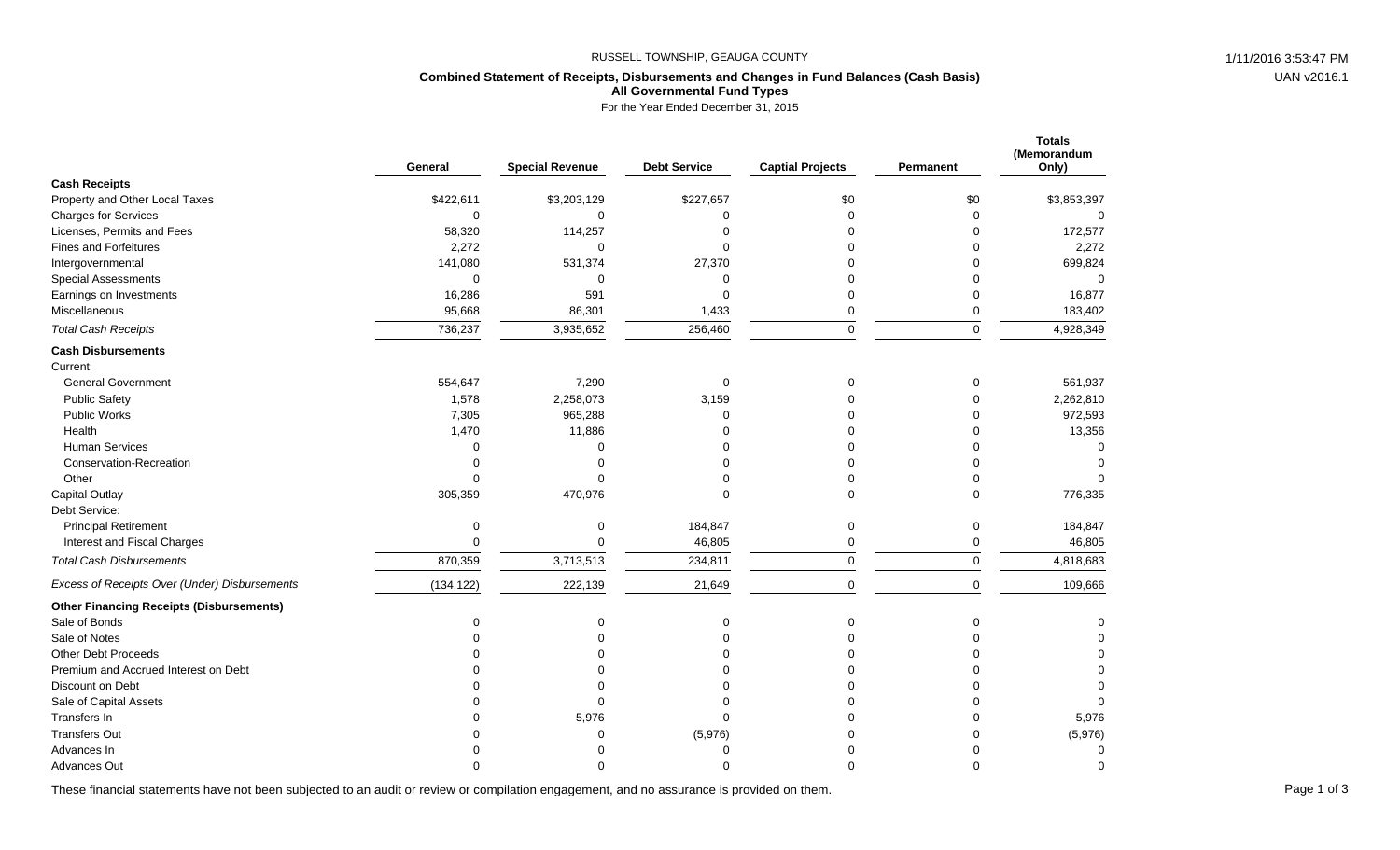## RUSSELL TOWNSHIP, GEAUGA COUNTY 1/11/2016 3:53:47 PM

## **Combined Statement of Receipts, Disbursements and Changes in Fund Balances (Cash Basis) All Governmental Fund Types**

For the Year Ended December 31, 2015

|                                                       | General     | <b>Special Revenue</b> | <b>Debt Service</b> | <b>Captial Projects</b> | Permanent | <b>Totals</b><br>(Memorandum<br>Only) |
|-------------------------------------------------------|-------------|------------------------|---------------------|-------------------------|-----------|---------------------------------------|
| <b>Other Financing Sources</b>                        | 1,253       | 4,368                  |                     |                         |           | 5,621                                 |
| <b>Other Financing Uses</b>                           |             |                        |                     |                         |           |                                       |
| <b>Total Other Financing Receipts (Disbursements)</b> | 1,253       | 10,344                 | (5,976)             |                         |           | 5,621                                 |
| Special Item                                          |             |                        |                     |                         |           |                                       |
| Extraordinary Item                                    |             |                        |                     |                         |           |                                       |
| Net Change in Fund Cash Balances                      | (132, 869)  | 232,483                | 15,673              | <b>U</b>                | O         | 115,287                               |
| Fund Cash Balances, January 1                         | 1,406,875   | 2,095,429              | 377,615             |                         | 0         | 3,879,919                             |
| Fund Cash Balances, December 31                       |             |                        |                     |                         |           |                                       |
| Nonspendable                                          |             |                        |                     |                         |           |                                       |
| Restricted                                            |             | 1,992,614              | 393,288             |                         |           | 2,385,902                             |
| Committed                                             |             | 312,329                |                     |                         |           | 312,329                               |
| Assigned                                              |             | 22,969                 |                     |                         |           | 22,969                                |
| Unassigned (Deficit)                                  | 1,274,006   |                        |                     |                         |           | 1,274,006                             |
| Fund Cash Balances, December 31                       | \$1,274,006 | \$2,327,912            | \$393,288           | \$0                     | \$0       | \$3,995,206                           |